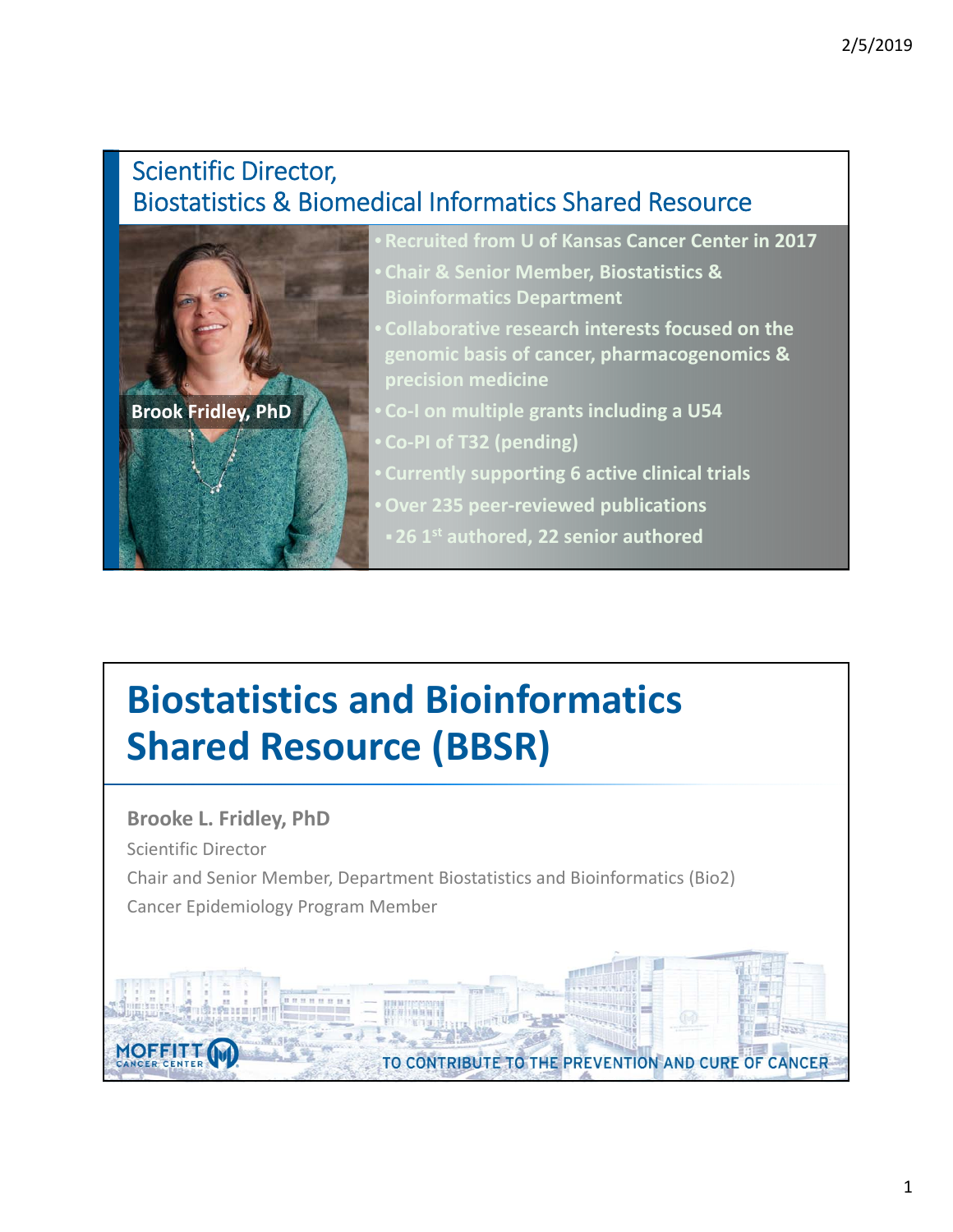## Benefits to Merging the BC & CIC

- Contemporary science is very **integrated**
- Fosters **multidisciplinary teams** supporting projects through **single entry point**
- Enhances **career development** for faculty and staff through exposure to different types of projects
- Builds on the **model established** in merging the two departments

### Goal of the BBSR

• To provide **exceptional, comprehensive, multidisciplinary** and **collaborative data science expertise**, with a focus on **reproducible research**.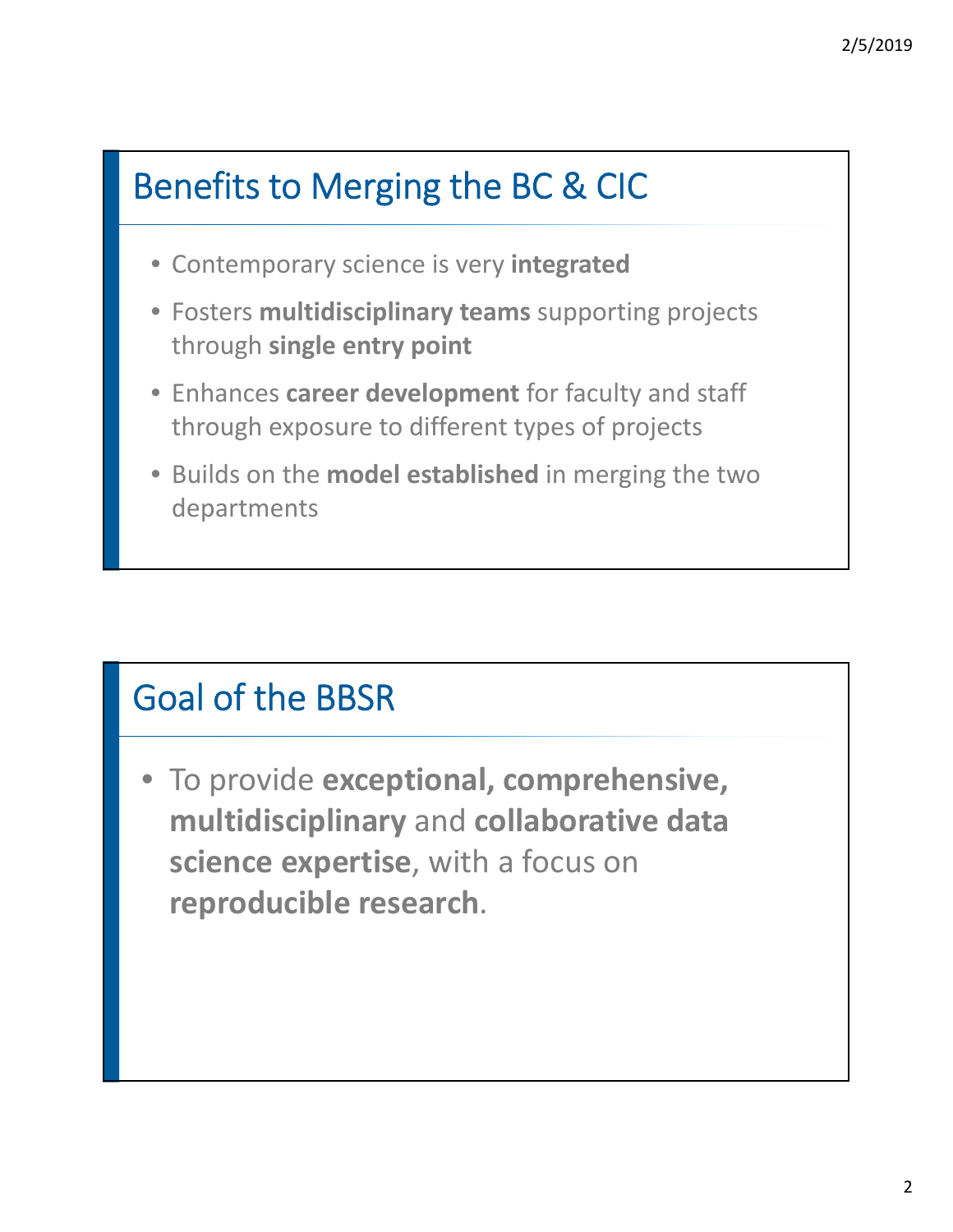# CCSG Working Specific Aims

#### **Aims:**

- 1. To provide **study design**, feasibility assessment, and sample size/power estimation for research projects, protocols, and grant applications
- 2. To provide biostatistical, bioinformatics, and informatics **analysis expertise** for the completion of research projects and protocols
- 3. To develop and **support research enabling technologies, pipelines, and computational tools** to facilitate the timely and accurate completion of research projects in a reproducible manner
- 4. To **educate** students, fellows, and faculty members at Moffitt on study design, data collection, and computational analysis aspects used in the completion of cancer research projects

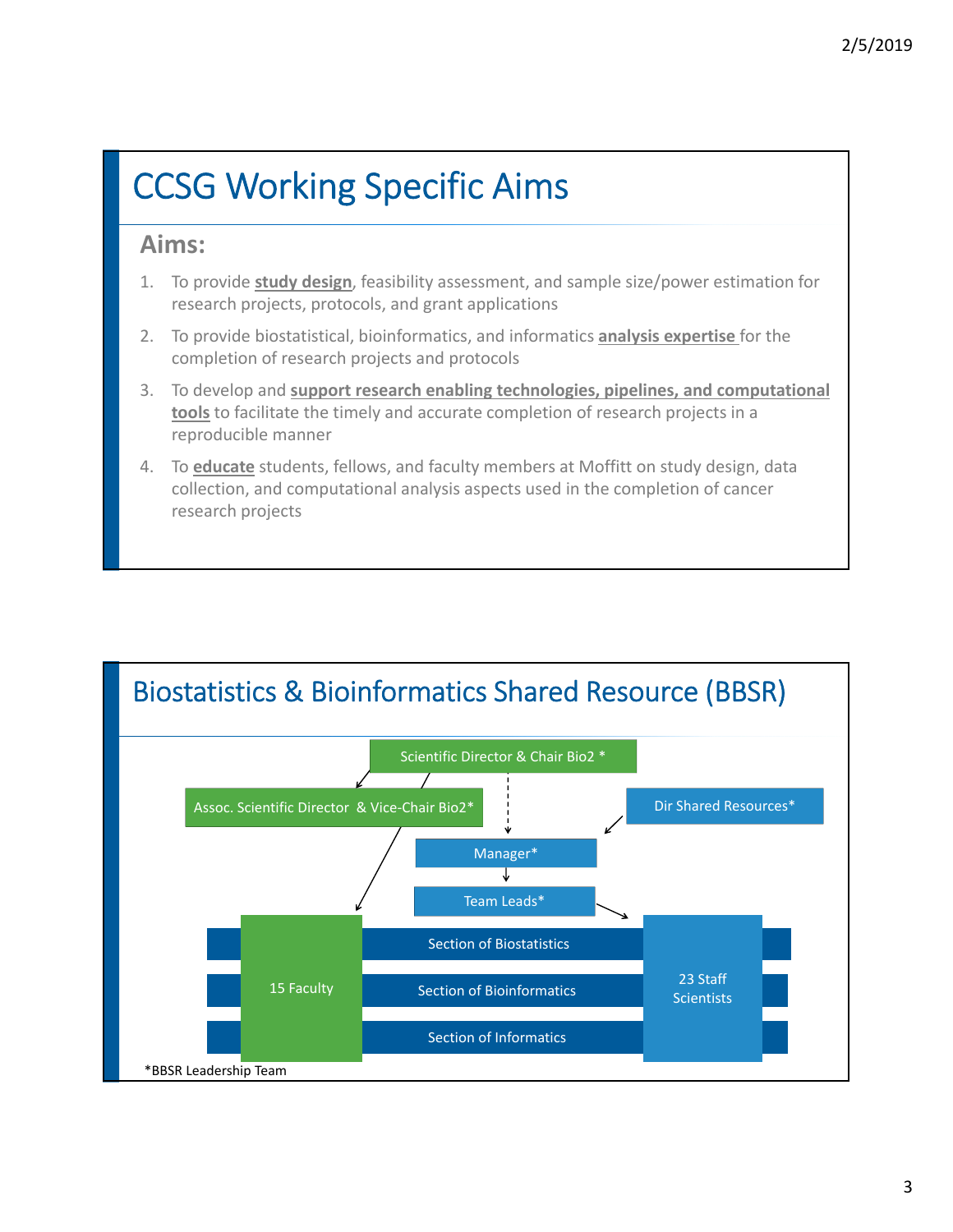#### BBSR Advisory Committee

- John Koomen, PhD (Chair) (CBMM)
- Rachid Baz, MD (CBMM)
- Jhanelle Gray, MD (CBMM)
- Doug Cress, PhD (CBE)
- Clement Gwede, PhD, MPH, RN (HOB)
- Anna Giuliano, PhD (CE)
- TBN (IMM)

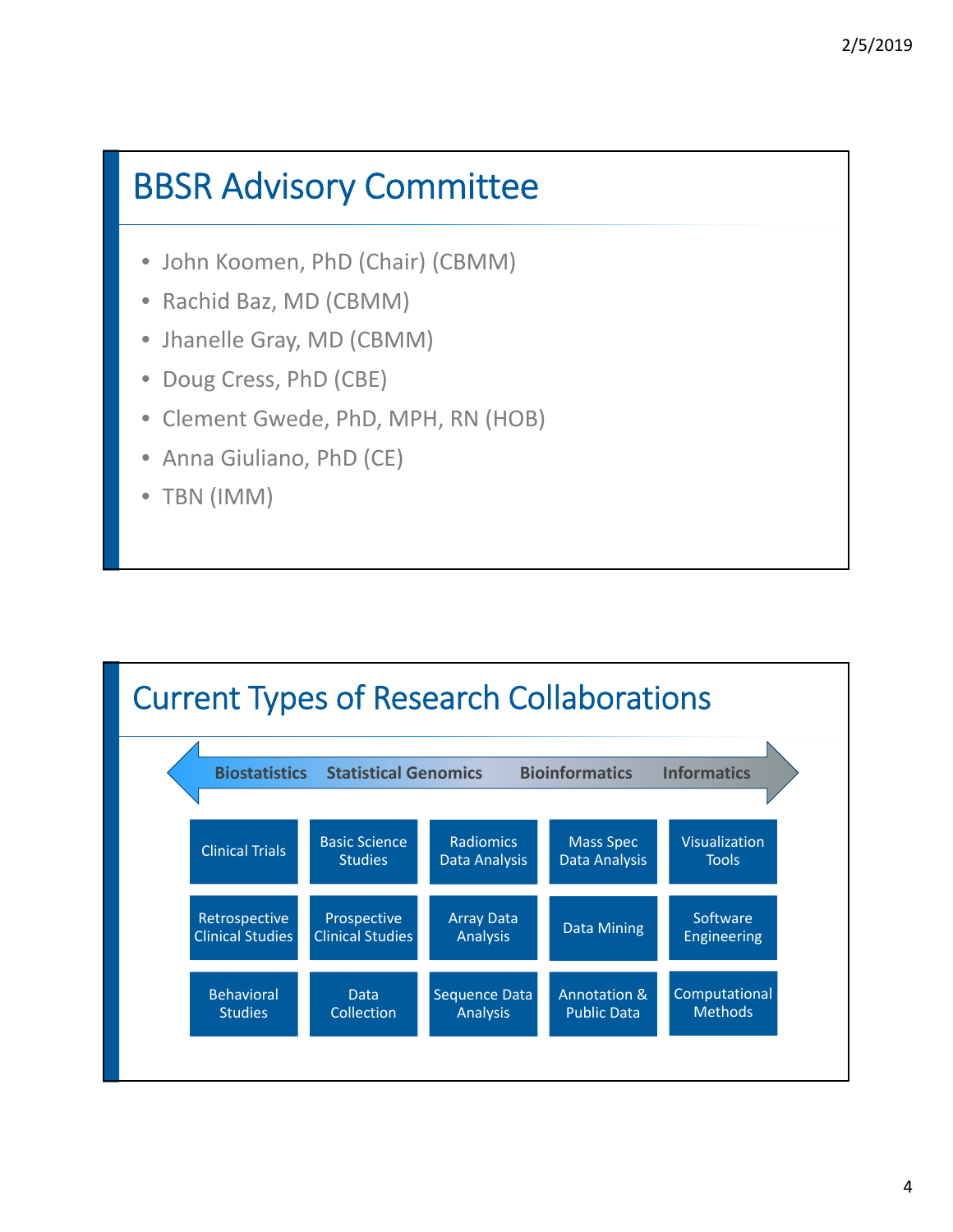# Utilization

| <b>Type of Research Project</b>               | <b>FY 2018</b> | FY 2019 * | <b>Projected %</b><br><b>Change</b> |
|-----------------------------------------------|----------------|-----------|-------------------------------------|
| <b>General Projects</b>                       | 301            | 258       | 47%                                 |
| <b>Project PIs</b>                            | 106            | 95        | 54%                                 |
| Investigator Initiated Clinical Trials (IITs) | 33             | 24        | 24%                                 |
| <b>IIT PIS</b>                                | 22             | 19        | 50%                                 |
| <b>GME Fellow Projects</b>                    | 58             | 47        | 40%                                 |
| <b>GME Fellows</b>                            | 33             | 30        | 58%                                 |
| Total # Projects                              | 392            | 329       | 44%                                 |
| Total # of PIs                                | 161            | 144       | 53%                                 |
| * July 2018 - Jan 2019                        |                |           |                                     |

# Reproducible Research

|                                           | <b>Solution</b>                                                                      | <b>Status</b> |              |  |
|-------------------------------------------|--------------------------------------------------------------------------------------|---------------|--------------|--|
| <b>Topic</b>                              |                                                                                      |               | Completed    |  |
| Organization                              | Standardized folder structure on network drive<br>and creation of a BBSR GitLab page |               | $\mathsf{x}$ |  |
| <b>Version Control</b>                    | Git                                                                                  | X             |              |  |
| Documentation                             | Rmarkdown reports, README files                                                      | X             |              |  |
| Pipelines for NGS                         | RNA-Seg, DNA-Seg, ChIP-Seg                                                           | X             | X            |  |
| Standardized<br>Analysis                  | R functions, SAS Macros                                                              | $\mathsf{x}$  | $\mathsf{x}$ |  |
| Visualization<br>Tools for<br>Researchers | R Shiny Apps                                                                         | X             | X            |  |
| Documentation                             | 2 <sup>nd</sup> Person Code Review                                                   | X             |              |  |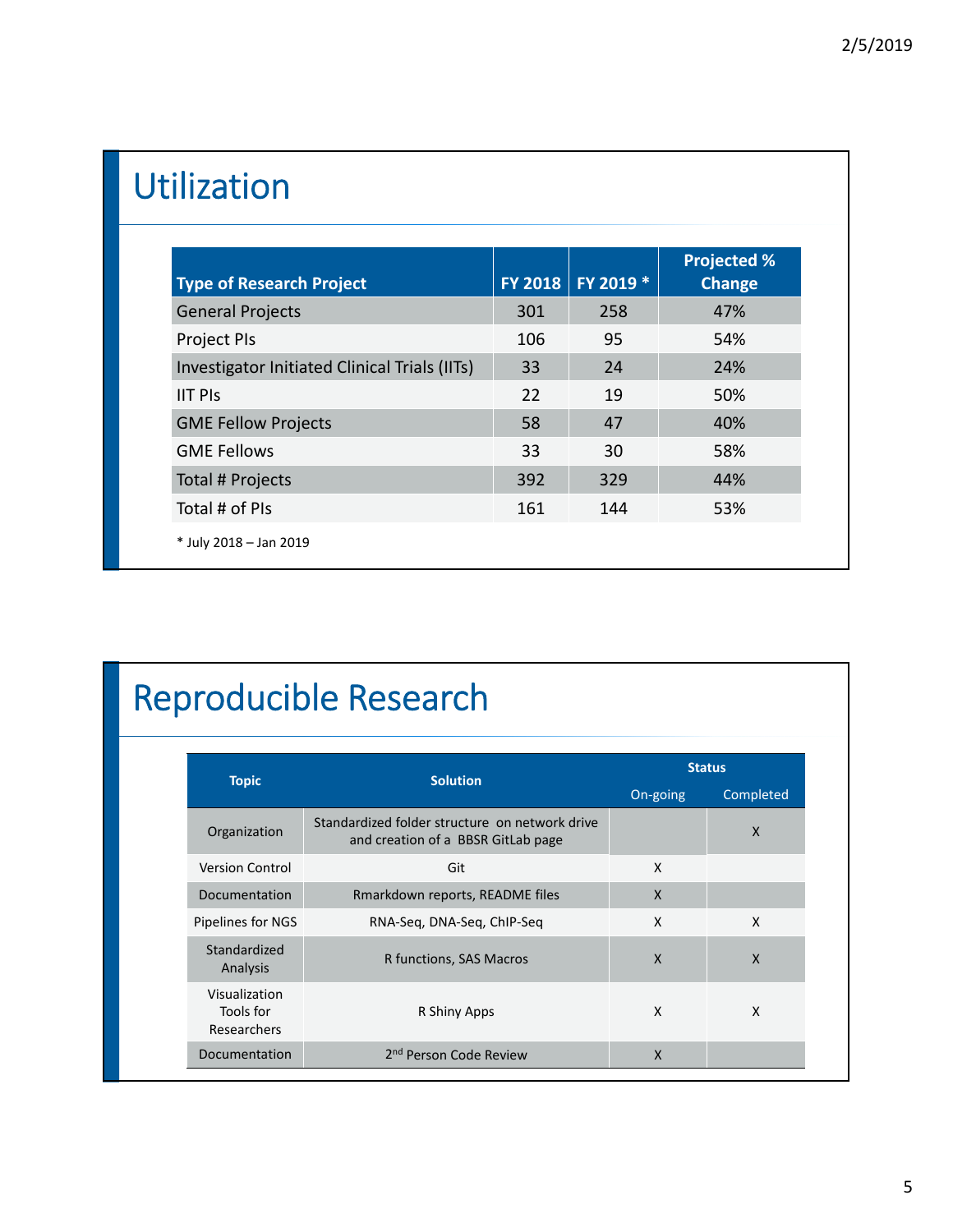# Educational Activities

- BIOS 101: Introduction to Biostatistics (Spring)
- New BIOS 102: Introductory Biostatistics Workshop with JMP (Spring)
- Genome Data Analysis Course (Fall)
- Bio‐Data Club (monthly)
- Informal training and mentoring
- T32 Applications
- Yearly Workshops
- Drop-in consulting center (monthly)



### **Service**

- CCSG
	- **Scientific Review Committee (SRC)**
	- **Protocol Monitoring Committee (PMC)**
- **Institutional** 
	- High performance computing (HPC) Steering Committee
	- **TCC and HRI Committees**
	- **Research Application Domain Council**